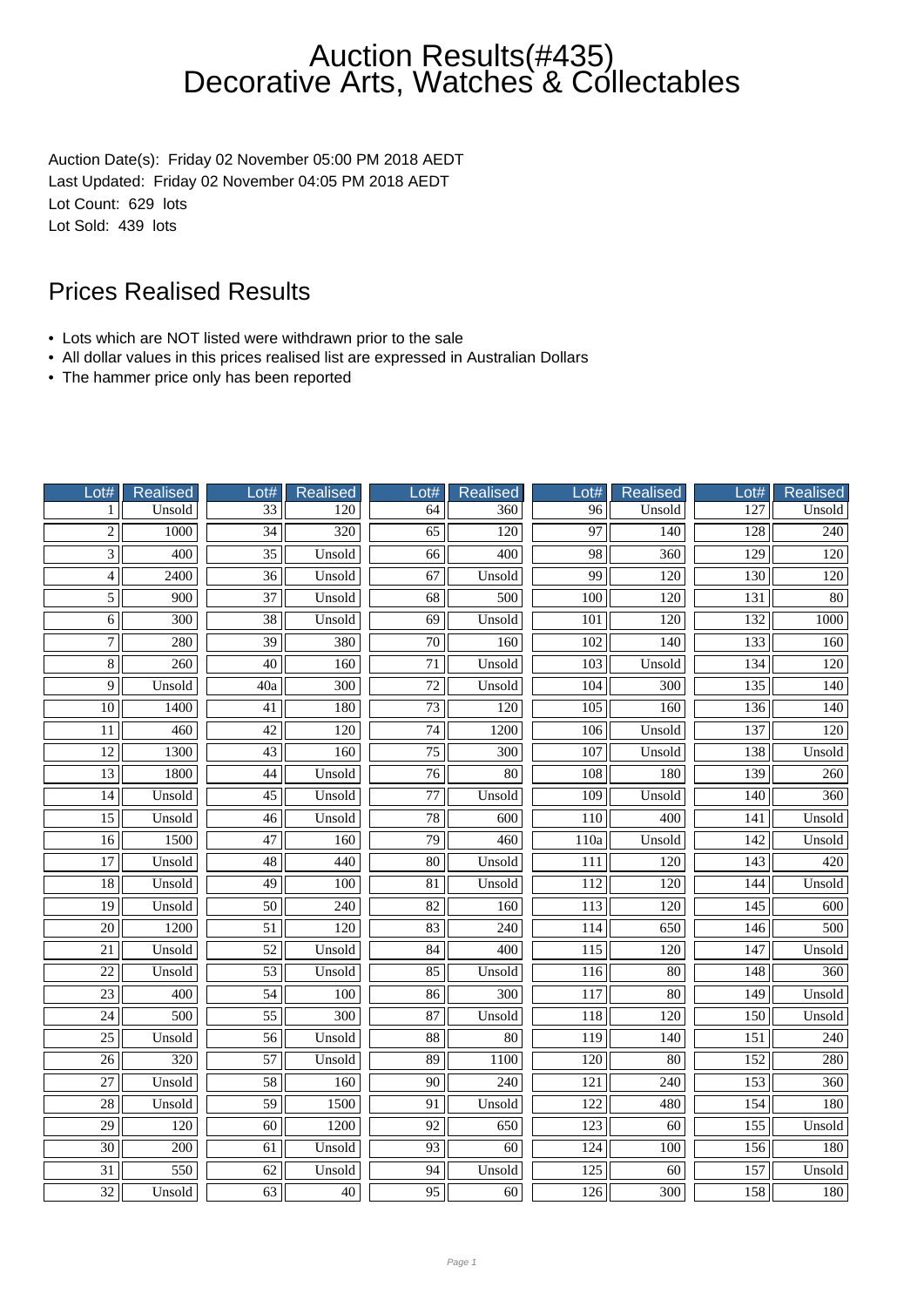Auction Date(s): Friday 02 November 05:00 PM 2018 AEDT Last Updated: Friday 02 November 04:05 PM 2018 AEDT Lot Count: 629 lots Lot Sold: 439 lots

- Lots which are NOT listed were withdrawn prior to the sale
- All dollar values in this prices realised list are expressed in Australian Dollars
- The hammer price only has been reported

| Lot#             | Realised         | Lot#             | <b>Realised</b>  | Lot#             | <b>Realised</b>  | Lot#             | <b>Realised</b>  | Lot#             | <b>Realised</b> |
|------------------|------------------|------------------|------------------|------------------|------------------|------------------|------------------|------------------|-----------------|
| 159              | 420              | 191              | 320              | 223              | Unsold           | 255              | 400              | 287              | 260             |
| 160              | Unsold           | 192              | $\overline{100}$ | $\overline{224}$ | $\overline{240}$ | 256              | $\overline{80}$  | 288              | 120             |
| 161              | Unsold           | 193              | 800              | 225              | 200              | 257              | 200              | 289              | Unsold          |
| 162              | 300              | 194              | Unsold           | 226              | 500              | 258              | 320              | 290              | 160             |
| 163              | Unsold           | $\overline{195}$ | Unsold           | 227              | 1500             | 259              | 380              | 291              | Unsold          |
| 164              | 240              | 196              | 1700             | 228              | 60               | $\overline{260}$ | Unsold           | $\overline{292}$ | 180             |
| 165              | Unsold           | 197              | 2000             | $\overline{229}$ | $\overline{100}$ | $\overline{261}$ | 180              | $\overline{293}$ | Unsold          |
| 166              | Unsold           | 198              | 185000           | $\overline{230}$ | 180              | 262              | 1500             | $\overline{294}$ | 120             |
| 167              | Unsold           | 199              | 3200             | 231              | 420              | 263              | 500              | 295              | 220             |
| 168              | Unsold           | 200              | 800              | 232              | 550              | 264              | 100              | 296              | 200             |
| 169              | 140              | 201              | Unsold           | 233              | 60               | 265              | $80\,$           | 297              | 200             |
| 170              | Unsold           | $\overline{202}$ | $\overline{900}$ | 234              | 180              | $\overline{266}$ | Unsold           | 298              | Unsold          |
| 171              | 200              | 203              | 1800             | 235              | Unsold           | 267              | Unsold           | 299              | 100             |
| 172              | 280              | $\overline{204}$ | Unsold           | 236              | 160              | 268              | Unsold           | $\overline{300}$ | 140             |
| 173              | 600              | $\overline{205}$ | Unsold           | 237              | 260              | 269              | 160              | 301              | 60              |
| 174              | 120              | 206              | Unsold           | 238              | Unsold           | 270              | $80\,$           | 302              | 40              |
| $\overline{175}$ | $\overline{100}$ | $\overline{207}$ | Unsold           | 239              | $\overline{500}$ | $\overline{271}$ | $\overline{80}$  | $\overline{303}$ | Unsold          |
| 176              | 440              | 208              | $\overline{340}$ | 240              | Unsold           | 272              | 100              | 304              | 140             |
| 177              | 160              | 209              | Unsold           | 241              | 750              | $\overline{273}$ | $\overline{20}$  | $\overline{305}$ | Unsold          |
| 178              | 140              | 210              | Unsold           | 242              | Unsold           | $\overline{274}$ | $\overline{20}$  | 306              | Unsold          |
| 179              | 140              | 211              | Unsold           | 243              | 80               | 275              | 140              | 307              | 60              |
| 180              | $\overline{140}$ | $\overline{212}$ | $\overline{900}$ | 244              | $\overline{360}$ | $\overline{276}$ | $\overline{70}$  | $\overline{308}$ | 180             |
| 181              | 60               | $\overline{213}$ | Unsold           | 245              | 80               | $\overline{277}$ | $\overline{80}$  | $\overline{309}$ | 140             |
| 182              | 750              | $\overline{214}$ | Unsold           | $\overline{246}$ | Unsold           | 278              | $\overline{40}$  | 310              | 200             |
| 183              | 460              | $\overline{215}$ | 300              | 247              | 400              | 279              | 40               | $\overline{311}$ | 1200            |
| 184              | 100              | 216              | 1800             | 248              | 420              | 280              | Unsold           | 312              | 1200            |
| 185              | 360              | 217              | Unsold           | 249              | 140              | 281              | Unsold           | 313              | 160             |
| 186              | 850              | 218              | 500              | 250              | 900              | 282              | 100              | 314              | 80              |
| 187              | $\overline{80}$  | $\overline{219}$ | Unsold           | 251              | Unsold           | 283              | Unsold           | $\overline{315}$ | 100             |
| 188              | 200              | 220              | 1300             | 252              | Unsold           | 284              | $\overline{200}$ | $\overline{316}$ | 320             |
| 189              | Unsold           | 221              | 1100             | 253              | 420              | 285              | 160              | 317              | 650             |
| 190              | 240              | 222              | 140              | 254              | 80               | 286              | Unsold           | 318              | 140             |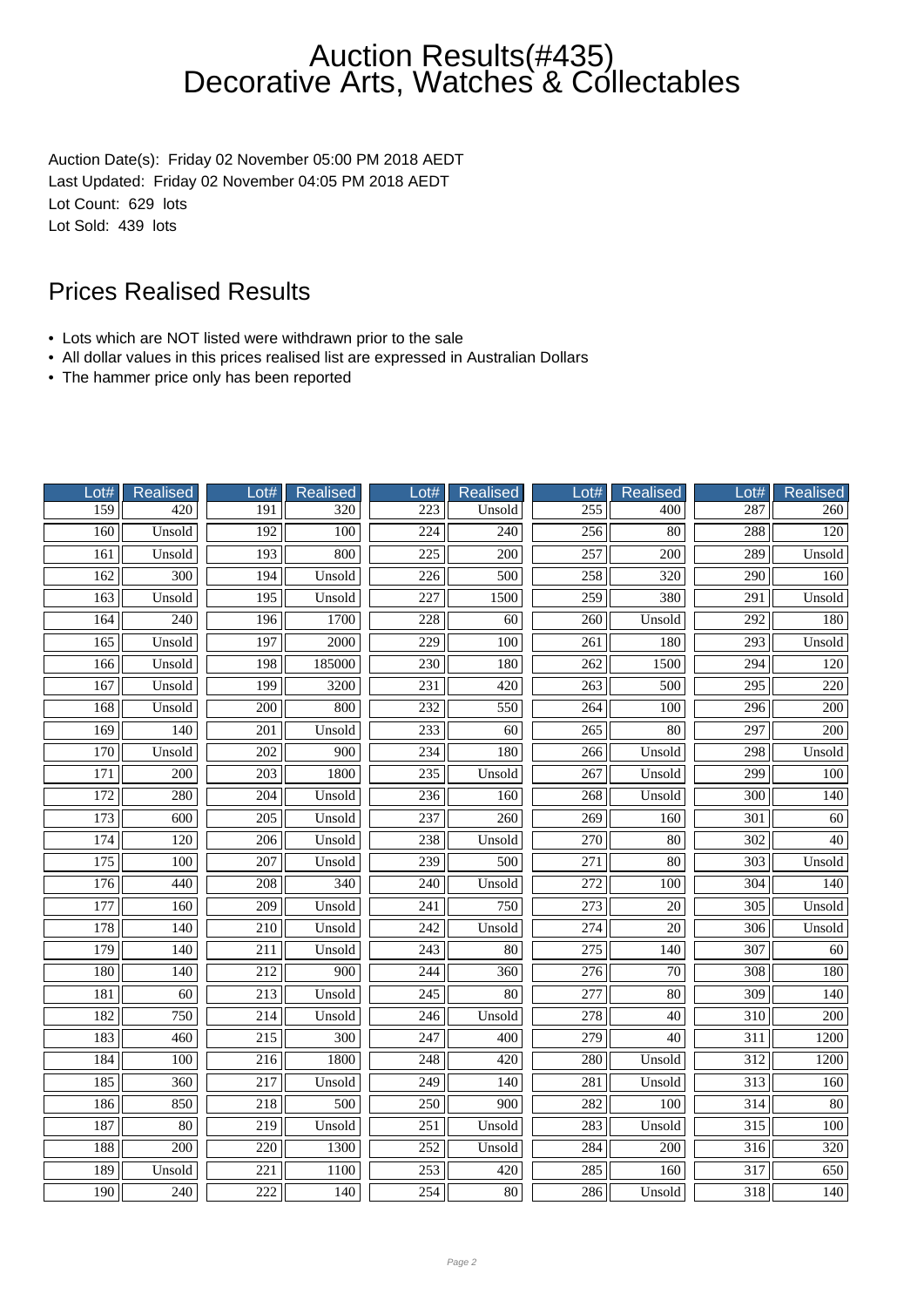Auction Date(s): Friday 02 November 05:00 PM 2018 AEDT Last Updated: Friday 02 November 04:05 PM 2018 AEDT Lot Count: 629 lots Lot Sold: 439 lots

- Lots which are NOT listed were withdrawn prior to the sale
- All dollar values in this prices realised list are expressed in Australian Dollars
- The hammer price only has been reported

| Lot#             | Realised         | Lot#             | <b>Realised</b>  | Lot#             | <b>Realised</b>  | Lot#             | Realised        | Lot#             | <b>Realised</b>  |
|------------------|------------------|------------------|------------------|------------------|------------------|------------------|-----------------|------------------|------------------|
| $\overline{319}$ | 240              | $\overline{351}$ | 420              | 383              | 220              | 415              | Unsold          | 447              | 120              |
| $\overline{320}$ | $\overline{120}$ | $\overline{352}$ | Unsold           | 384              | 160              | 416              | Unsold          | 448              | $\overline{220}$ |
| $\overline{321}$ | $\overline{200}$ | 353              | 420              | 385              | 80               | 417              | Unsold          | 449              | 1600             |
| $\overline{322}$ | 140              | 354              | Unsold           | 386              | $\overline{40}$  | 418              | 3500            | 450              | 1500             |
| 323              | 60               | 355              | 3000             | 387              | Unsold           | 419              | Unsold          | 451              | 240              |
| 324              | $\overline{80}$  | 356              | 260              | 388              | 360              | 420              | 240             | $\overline{452}$ | 240              |
| 325              | 60               | 357              | Unsold           | 389              | Unsold           | 421              | Unsold          | 453              | 160              |
| $\overline{326}$ | $\overline{140}$ | 358              | $\overline{220}$ | 390              | 100              | 422              | Unsold          | 454              | 340              |
| 327              | 140              | 359              | 180              | 391              | 420              | 423              | 300             | 455              | 220              |
| 328              | 800              | 360              | $80\,$           | 392              | 100              | 424              | 300             | 456              | Unsold           |
| 329              | 320              | 361              | Unsold           | 393              | 160              | 425              | 160             | 457              | Unsold           |
| 330              | 300              | 362              | 340              | $\overline{394}$ | 360              | 426              | 300             | 458              | Unsold           |
| $\overline{331}$ | 120              | $\overline{363}$ | $\overline{260}$ | $\overline{395}$ | Unsold           | 427              | Unsold          | 459              | Unsold           |
| 332              | 140              | 364              | 260              | 396              | 140              | 428              | Unsold          | 460              | Unsold           |
| 333              | 220              | $\overline{365}$ | 180              | 397              | 140              | $\frac{429}{ }$  | 120             | 461              | Unsold           |
| 334              | 120              | 366              | 60               | 398              | 200              | 430              | Unsold          | 462              | 140              |
| $\frac{1}{335}$  | 220              | $\overline{367}$ | 180              | 399              | 120              | $\overline{431}$ | $\overline{60}$ | $\overline{463}$ | 2000             |
| 336              | 200              | 368              | $\overline{300}$ | 400              | 500              | 432              | 160             | 464              | 300              |
| 337              | 120              | $\overline{369}$ | $\overline{300}$ | 401              | 100              | 433              | 360             | 465              | 250              |
| 338              | Unsold           | 370              | 100              | 402              | 340              | 434              | 440             | 466              | 400              |
| 339              | 260              | 371              | Unsold           | 403              | 200              | 435              | Unsold          | 467              | Unsold           |
| 340              | 60               | 372              | 2200             | 404              | Unsold           | 436              | Unsold          | 468              | 700              |
| 341              | $\overline{60}$  | $\overline{373}$ | $\overline{260}$ | $\overline{405}$ | Unsold           | $\overline{437}$ | $\overline{40}$ | $\overline{469}$ | $\overline{40}$  |
| $\overline{342}$ | $\overline{240}$ | $\overline{374}$ | 320              | 406              | 180              | 438              | Unsold          | 470              | Unsold           |
| 343              | Unsold           | 375              | 160              | 407              | 160              | 439              | 60              | 471              | Unsold           |
| 344              | 380              | 376              | Unsold           | 408              | Unsold           | 440              | 400             | 472              | Unsold           |
| 345              | 100              | 377              | 160              | 409              | 260              | 441              | 220             | 473              | Unsold           |
| $\overline{346}$ | 340              | $\overline{378}$ | 120              | 410              | $\overline{200}$ | 442              | $\overline{20}$ | 474              | Unsold           |
| 347              | 340              | 379              | 60               | 411              | Unsold           | 443              | Unsold          | 475              | Unsold           |
| 348              | 80               | 380              | 140              | 412              | Unsold           | 444              | $\overline{20}$ | 476              | Unsold           |
| 349              | 60               | 381              | Unsold           | 413              | Unsold           | 445              | Unsold          | 477              | Unsold           |
| 350              | 380              | 382              | Unsold           | 414              | 120              | 446              | 60              | 478              | Unsold           |